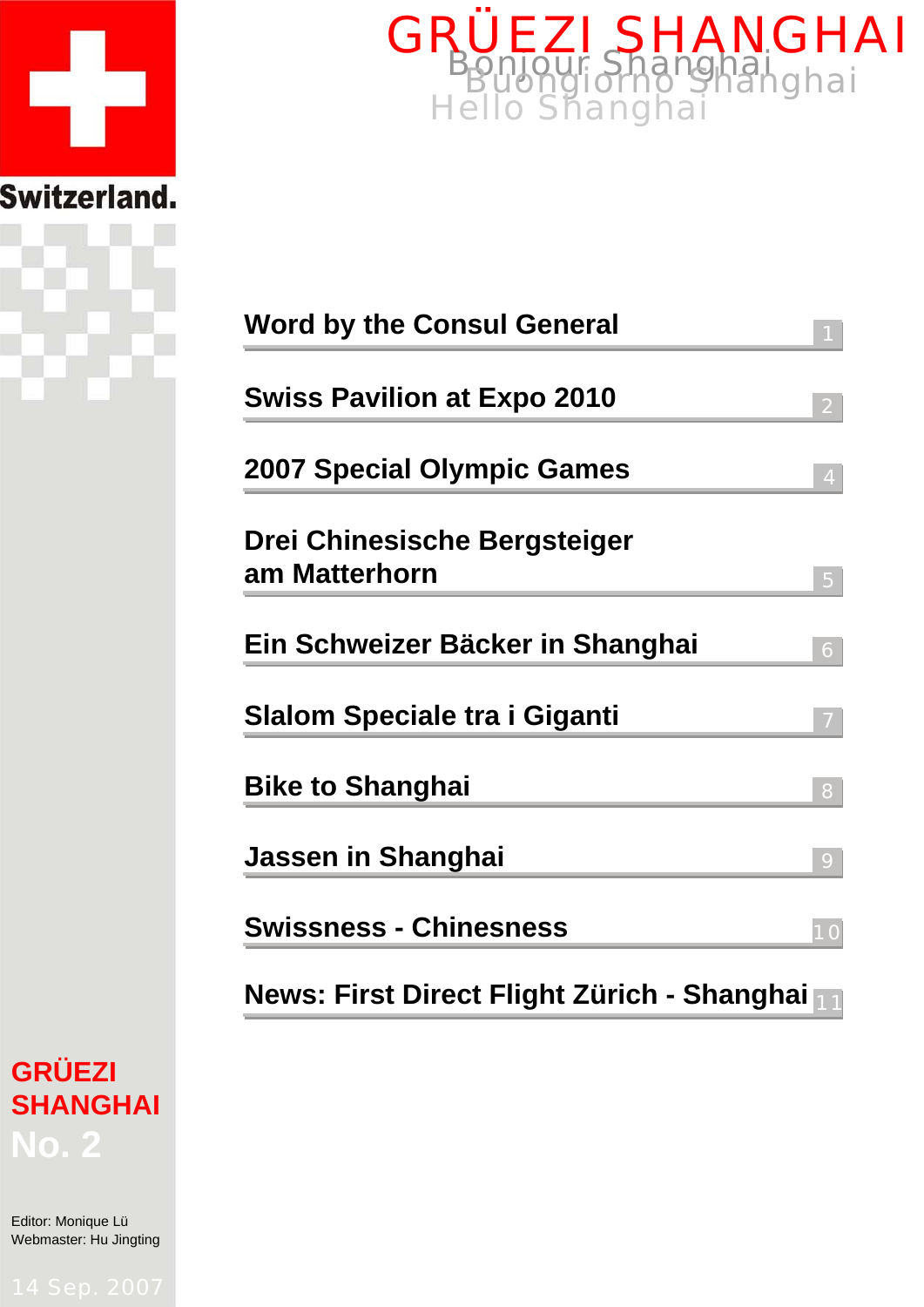



#### **Chers compatriotes,**

**Après la pause d'été, nous retrouvons la vie trépidante de cette mégapole qui n'arrête pas de grandir. Toujours plus de tours, une circulation encore plus dense, de nouveaux magasins et restaurants, une présence suisse plus importante, plus diversifiée et de plus en plus remarquée.**

**Dans ce deuxième numéro de « Grüezi Shanghai » vous découvrirez entre autres que l'on vient de Suisse à vélo jusqu'à Shanghai, que s'y ouvrent des boulangeries suisses, que les Suisses aiment à y jouer au Jass, que SWISS va bientôt avoir un vol direct, que le pavillon suisse choisi pour l'Expo mondiale de 2010 plaît par son originalité, qu'une importante équipe d'athlètes arrive de Suisse pour participer aux Jeux Olympiques Spéciaux qui s'ouvrent le 2 octobre prochain à Shanghai !** 

**Bien sûr vous êtes toutes et tous conviés à saluer et encourager nos athlètes spéciaux !**

#### **Liebe Landsleute,**

**Nach der Sommerpause finden wir uns wieder im Strudel des Lebens dieser Grossstadt, die ständig weiter wächst. Immer mehr Türme, ein immer dichterer Verkehr, noch und noch neue Kaufläden und Restaurants, eine wichtige Schweizer Präsenz, mit all ihren Facetten und die sich vermehrt bemerkbar macht.** 

In dieser zweiten Ausgabe von "Grüezi Shanghai" entdecken Sie unter anderem, dass man aus **der Schweiz mit dem Fahrrad bis nach Shanghai reisen kann, dass Schweizer Bäckereien eröffnet werden, dass die Schweizer gerne jassen, dass SWISS International Airlines bald einen Direktflug nach Shanghai hat, dass der Schweizer Pavillon für die Weltausstellung 2010 durch seine Originalität besticht und dass eine wichtige Sport Delegation aus der Schweiz anreist, die an den am 2. Oktober beginnenden Special Olympics Summer Games in Shanghai, teilnimmt!** 

**Natürlich sind Sie alle eingeladen diese besonderen Athleten zu begrüssen und anzuspornen!**

#### **Cari compatrioti,**

**Dopo la pausa estiva, ritroviamo la vita trepidante di questo megapole che mai smette di crescere. Sempre più torre, un traffico ancora più denso, nuovi negozi e ristoranti, una presenza svizzera più importante, diversa e che si fa sempre più notare.** 

**In questa seconda edizione di "Grüezi Shanghai" scoprirete tra l'altro che si viene della Svizzera a Shanghai in bicicletta, che si aprono panetterie svizzere, che ai Svizzeri piace giocare allo Jass, che SWISS avrà presto un volo diretto a Shanghai, che il "pavillon" svizzero scelto per l'Expo mondiale 2010 piace per la sua originalità, che una delegazione importante d'atleti arriverà dalla Svizzera per partecipare ai Giochi Olimpici Speciali che si aprano à Shanghai il 2 ottobre.** 

**Va per se che siete tutti invitati à salutare ed incoraggiare i nostri atleti speciali!**

#### **Dear compatriots,**

**After the summer break, we are back again in this vibrating mega polis which doesn't stop growing. More towers, denser road traffic, new stores and restaurants, a more important and diversified Swiss presence that becomes every day more noticeable.**

**In this second edition of "Grüezi Shanghai" you will discover among others that some come even by bike from Switzerland to Shanghai, that Swiss bakeries have opened in Shanghai, that Swiss enjoy playing Jass cards, that SWISS International Airlines soon will have direct flights to Shanghai, that the first Swiss pavilion chosen for the World Expo 2010 enchants by its originality, that an important team of athletes arrives from Switzerland to take part in the Special Olympics Summer Games which start in Shanghai on 2nd of October!** 



Consul General of Switzerland in Shanghai **William Frei**

**Of course you are all welcome to greed and encourage our special athletes!**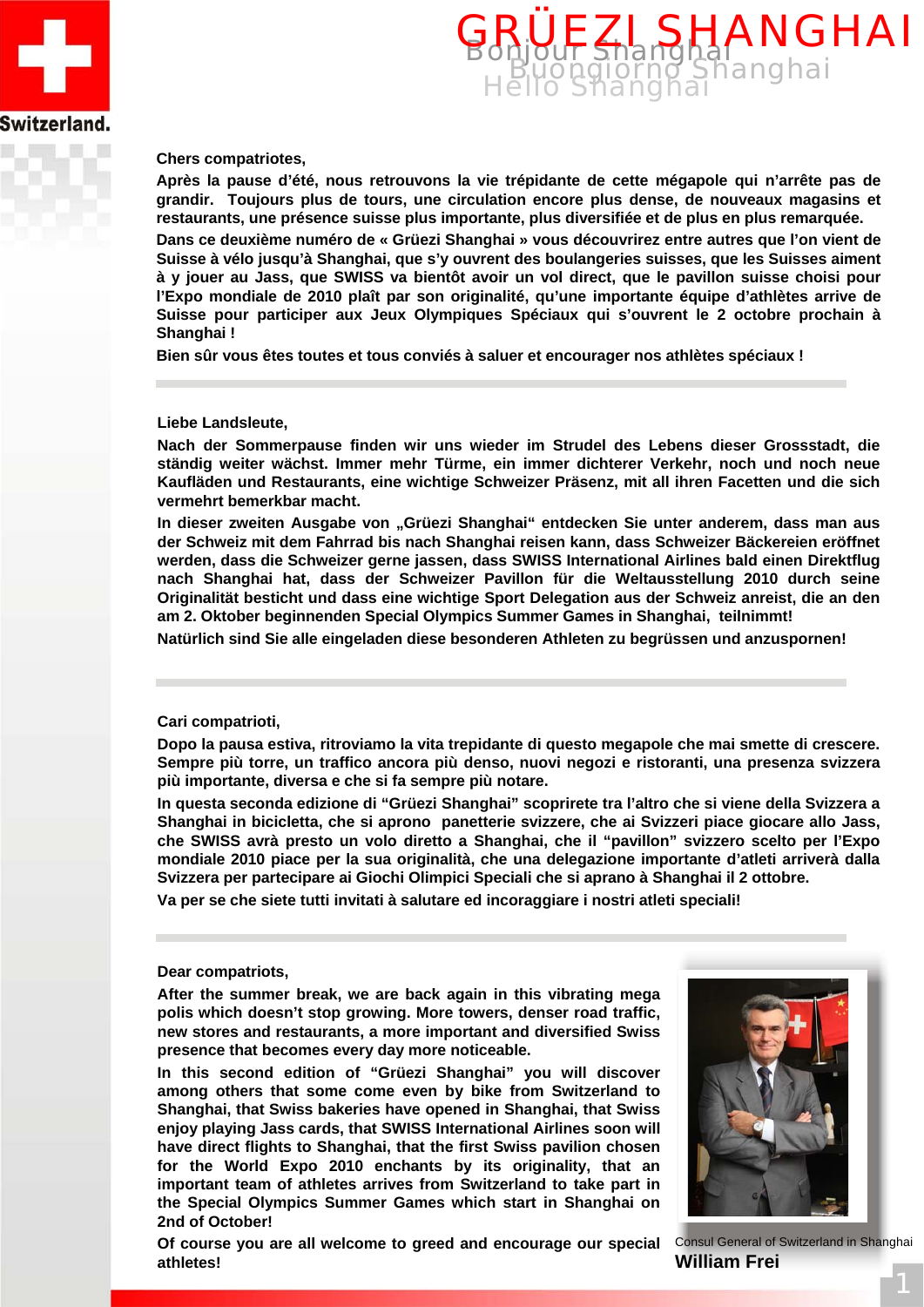

## **A SWISS LABORATORY OF IDEAS FOR THE EXPO 2010**

### **By: Daniel Heusser, dipl. Arch. ETH SIA**



**A cable car ride over hilly grasslands, experimental façade materials and an innovative technical concept are the main strong points of the future Swiss pavilion at the Expo 2010.**

**Switzerland will present itself as a 'laboratory of ideas' at the Expo 2010 in Shanghai. BB Architects from Basel were chosen to be the winner by a Jury of experts in Switzerland. Daniel Heusser, Swiss Architect in Shanghai and member of the Jury, gives an insight.**

Switzerland has a long history of outstanding projects realized at world exhibitions. Given the rising importance of China in the world, Switzerland decided to participate at the Expo 2010 in Shanghai. To find the right project to present our country, an architecture and exhibition design exhibition was organized by Presence Suisse.

In February 2007, a jury of experts lead by the former ambassador of Switzerland to China, Ueli Sigg, evaluated 104 projects and selected the 12 best ones for the second round of the competition.

In the end of May 2007, 12 teams handed in their revised proposals. The Jury discussed all projects in detail and filtered out the strongest projects, due to represent Switzerland best in the international gathering of countries and corporate pavilions dedicated to bring the world closer to an expected crowd of 70 million visitors at the Expo in 2010.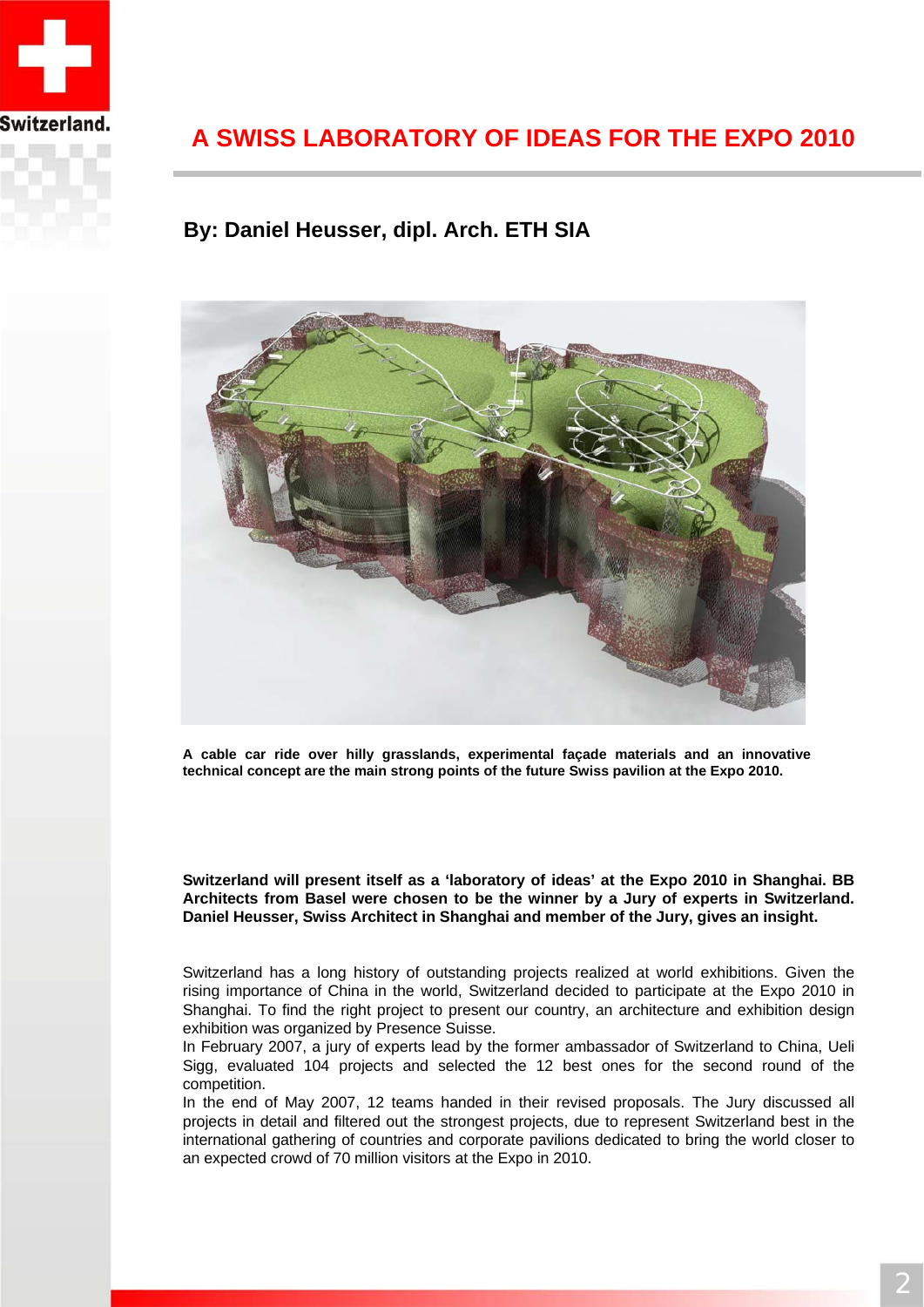

### **A SWISS LABORATORY OF IDEAS FOR THE EXPO 2010**



**1st price: A laboratory of ideas**

The three first prices awarded represent the strings of ideas quite well, which were underlying the projects: The 3rd price stands for projects focusing on the intercultural aspect of a Swiss pavilion in Shanghai, using countless traditional red Chinese doors to create an ever-changing façade of the pavilion. The 2nd price stands for projects showing Switzerland, in this case by literally trying to cut out a piece of Swiss terrain and forest of Entlebuch region and re-installing it in Shanghai in the form of a giant block. The 1st price stands for projects focusing on innovation, introducing a pavilion whose façade is made of 'eatable' material, whose power is generated by Swiss-invented solar cells integrated into the façade and whose cooling is done with an innovative green façade and roof bringing cool air down into the pavilion.

The Jury finally chose the winning project for its innovative and experimental aspects, which were thought to fit best to the theme of the Expo, 'better city, better life'. Apart of the innovative aspects described above, the project offers a cable car ride over hilly Swiss grasslands, and it integrates an IMAX film theatre where an astonishing film of Swiss alpine landscapes will be shown.

Switzerland is, together with its pavilion, on the way to Shanghai with a laboratory of ideas. During the coming years, the project will evolve under the eyes of a Steering Committee, where the Swiss population of Shanghai will be represented by Consul General William Frei. This committee will supervise all Swiss activities connected to the Expo 2010 and to the Olympic games, where cultural activities will play an important role. It is without doubt that Switzerland will, once again, present itself to the world and to the host nation with an interesting project and an outstanding cultural program surrounding it.





**2nd price: A piece of Switzerland 3rd price: Intercultural pavilion of red doors**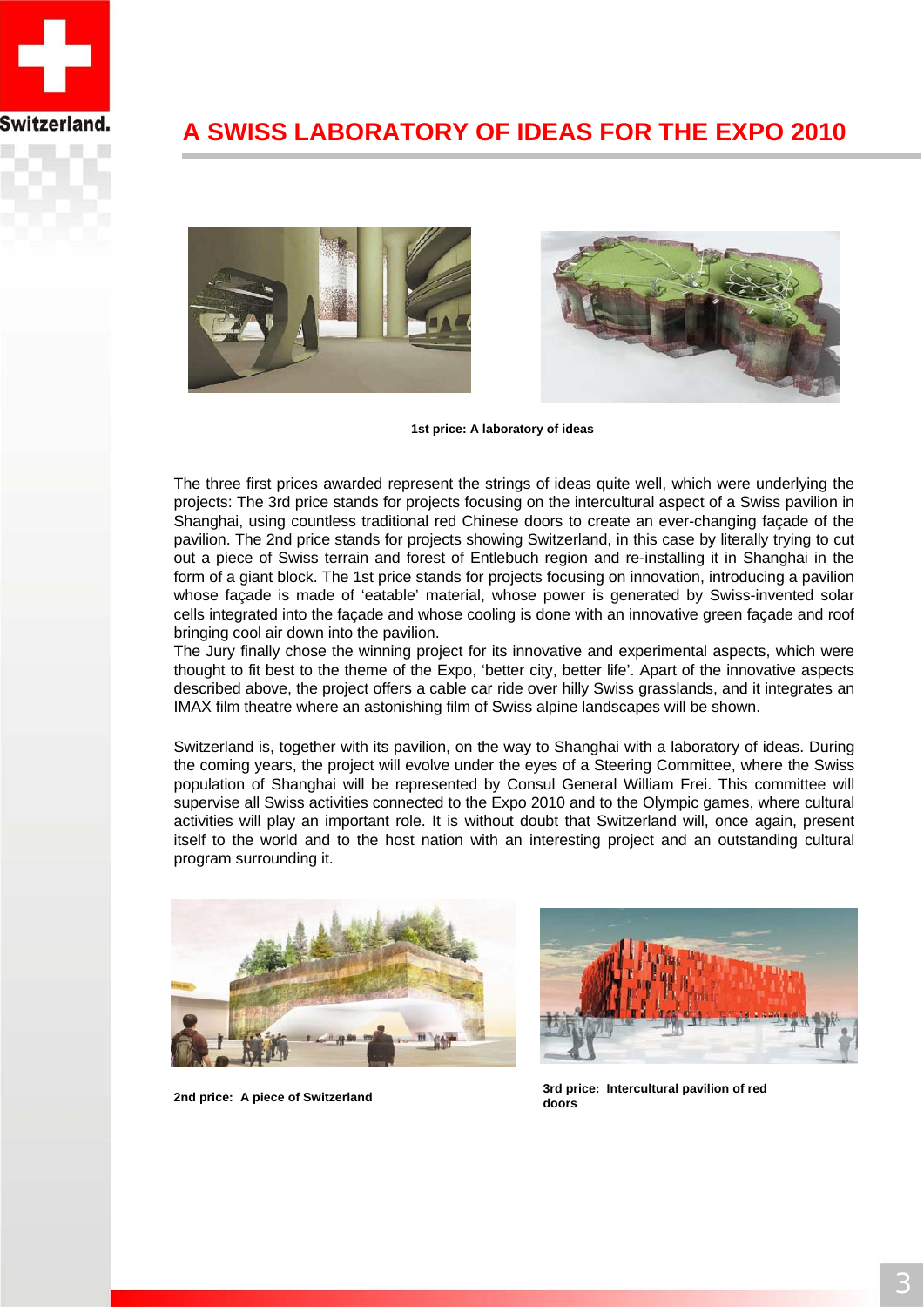



**2007 Special Olympics World Summer Games**

**Special Olympics** is an international nonprofit organization dedicated to empowering individuals with intellectual disabilities to become physically fit, productive and respected members of society through sports training and competition. Today, Special Olympics has sharpened the focus on its mission as not just "nice," but critical, not just as a sports organization for people with intellectual disabilities, but also as an effective catalyst for social change.

**The 2007 Special Olympics World Summer Games** will be held in **Shanghai**, People's Republic of China, from **2-11 October 2007**.

The event will mark the first time, the World Summer Games will be held in Asia, and only the second time they will be held outside the United States. This pioneering effort to bring the Special Olympics message to the largest nation on earth, opens the chance for a change, with sports achievement comes achievement in family, in school, on the job and in life.



**The Swiss delegation** will be arriving Shanghai on September 28 and go to the Chongming Island for the Host Town program. The delegation is composed of more than 60 athletes and 24 coaches as well as a leader and three administrative staffs. This year they will take part in 10 sport items, including basketball, football, swimming, tennis, golf, cycling, athletics, boccia, judo, horsemanship. No matter how the competition results are, the delegation will try to present with their performance the athlete oath, "Let me win, but if I cannot win, let me be brave in the attempt."



There is no doubt that the eyes of the world will then be on Shanghai, China as it celebrates the true power of sport and the belief that sport can foster the development of a better and more peaceful world. The idea will be deeply emphasized and promoted by **Switzerland** with the attendance of a high ranking official from Switzerland who scheduled to attend the opening ceremony of the Games in Shanghai on October 2.

In an effort to further charm Shanghai public, **the Consulate General of Switzerland** will launch a few activities during the Special Olympics taking advantage of the presence of around 60 athletes from Switzerland in the city. Local VIPs from the government, the fields of sports & culture, media, and members of the Swiss colony will be invited for a reception. Besides that a lecture given by the high ranking person is planned for a local audience. These events will be completed by a unique concert of piano music composed and performed by the Swiss Michel Runtz at the Oriental Art Theatre.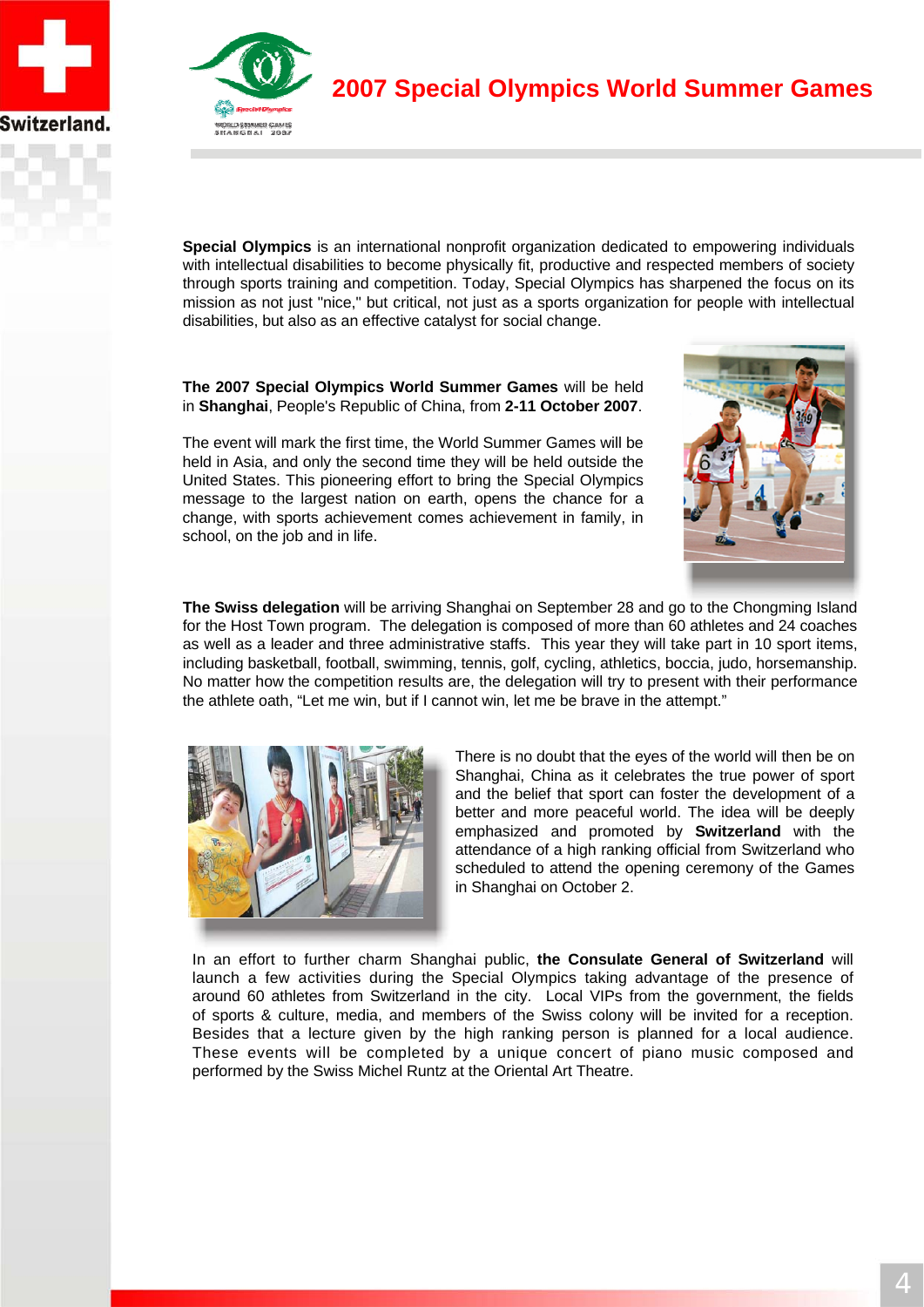

Switzerland Tourism.



## **Drei Chinesische Bergsteiger am Matterhorn**

Am 8. Juli 2007, um 11.32 Uhr vormittags, erklommen drei chinesische Bergsteiger, Herr **Wang Shi**, der Kopf des südchinesischen Real-Estate-Unternehmens VANKE, Herr **Chung Kinman**, Inhaber von "Chamonix Alpine Equipment", einer Geschäftskette für Outdoor-Artikel in Hong Kong, sowie der tibetische Bergführer **Awang Norbu** unter Führung des berühmten Schweizer Bergsteigers Stefan Siegrist erfolgreich die Dufour-Spitze, den höchsten Gipfel der Schweiz. Die Expedition erfolgte auf Einladung von Schweiz Tourismus, in Zusammenarbeit mit Zermatt Tourismus. Die Expedition wurde von einer Gruppe von 15 chinesischen Medienvertretern aus Beijing, Shanghai, Guanzhou und Hong Kong begleitet, welche in den Sommermonaten ausführlich über die Geschehnisse berichten werden. Ausserdem nahmen zwei touristische Reisegruppen, die anlässlich des Ereignisses zustande kamen, an einem Galaabend zu Ehren der drei Bergsteiger in Zermatt teil.





Obwohl alle drei Bergsteiger über grosse Bergerfahrungen verfügen und mit dem Mount Everest bereits den höchsten Gipfel der Welt bezwungen hatten, waren sich nach der Expedition alle drei einig: die Schweizer Bergwelt ist und bleibt unvergleichlich. Die verhältnismässig geringe Höhe unserer Alpen macht das Bergsteigen zum Genuss, unsere Gipfel sind, und wenn auch nicht hoch, so sind sie doch technisch äusserst anspruchsvoll, die Landschaften sind einmalig, und ausserdem, so Wang Shi wörtlich, sind die Schweizer Bergführer die besten der Welt.

Herr Wang Shi, der sich als Unternehmer mit sozialem Engagement sowie als Bergsteiger in ganz China grosser Popularität erfreut, ist seit Juni 2007 Image Botschafter des Schweizer Tourismus, und wird in dieser Funktion in den kommenden Monaten mithelfen, die Schweiz als Reisedestination in China bekannt und schmackhaft zu machen.

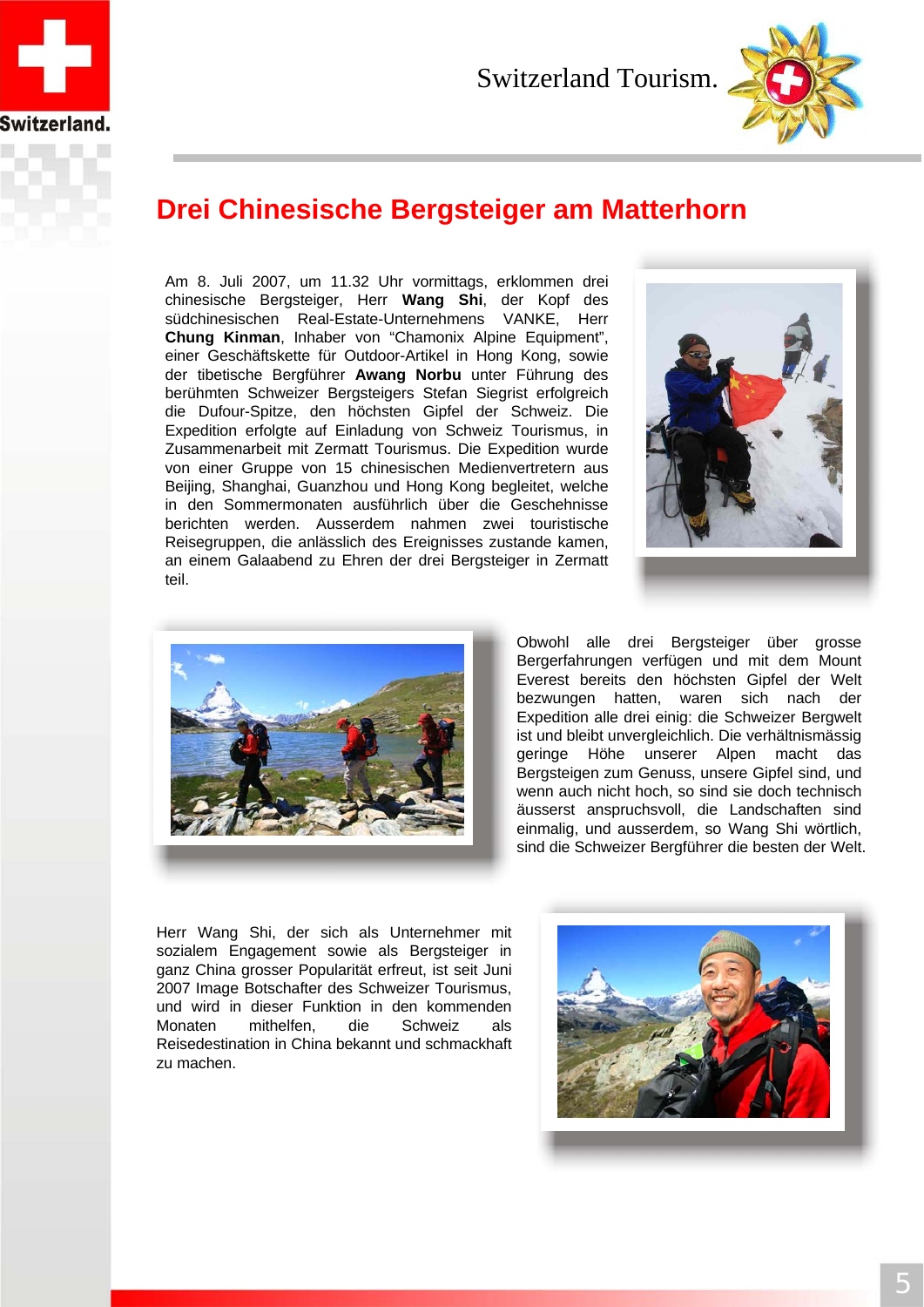

## **Ein Schweizer Bäcker in Shanghai**

### **By: Burkolter Joerg**

Vor 2 Jahren kam ich geschäftlich nach China. Das erste Mal in Asien, traf ich auf eine mir fremde, andere Welt. Ich entdeckte eine spannende Welt, die vor Energie und Leben sprühte. Es war jedoch auch eine Welt des Lärms, des Drecks und der Armut.

Durch den geschäftlichen Auftrag Ausländern in Shanghai. **die Nahrungsvielfalt enorm,**  Als passionierter Erfahrung reifte in mir die Bäckerei zu eröffnen. Chinesischen monatelang nach Standort für die Wunschstandort lag Chinesischen Viertel. begannen bereits bei den Präsenz liess die Preise um Es dauerte lange, bis wir etwas Immobilien werden in China im Rohbau kam ich in Kontakt mit verschiedenen Immer wieder fiel der Satz: "Hier ist **uns fehlt jedoch das Brot".** Hobbybäcker mit reicher Idee in Shanghai eine Zusammen mit meiner Partnerin suchten wir einem geeigneten Bäckerei. Unser in einem mehrheitlich Die Schwierigkeiten Immobilienhändlern. Meine ein mehrfaches ansteigen. Passendes gefunden hatten. vermietet. Nachdem der Standort

bestimmt und der Vertrag unterschrieben war, ging es an die Innendekoration. Es war äussert schwierig, die gewünschten Baumaterialien sowie Werkzeuge zu beschaffen. Am 18. September 2006 nach einem Monat intensiver Bauarbeit kam der für uns grosse Moment, die Eröffnung der Bäckerei. Aller Anfang ist schwer! Wir stellten fest, dass die Chinesen unsere Bäckerei mieden! Was war geschehen? Wir führen in unserem Logo die Schweizer Flagge. Als Chinesen uns erklärten, dass das Symbol für Chinesische Spitäler das Schweizer Kreuz sei, wurde das Missverständnis geklärt. So kam es, dass unsere ersten Kunden Ausländer in Shanghai waren. Da viele Ausländer in Shanghai unter Einsamkeit leiden, wurde unser Bäckerladen bald zu einer besonderen Art von Begegnungsstätte. Ausländer aus 20 Nationen fanden den Weg zu uns. Die Ausländer in unserem Laden lockten auch die Chinesen an. Für Chinesen ist Essen sehr wichtig. Entscheidend für den Kauf eines Essproduktes ist bei den Chinesen der Geschmack. Der Preis ist von geringerer Bedeutung. Den Chinesischen Kunden interessiert nicht, ob Backwaren Konservierungsmittel enthalten oder nicht. Heute stellen die Chinesischen Kunden mit 80% Kaufkraft die Stammgäste unseres Bäckerladens. Die begehrteste Backware sind die "Croissants". Nach anfänglichen Schwierigkei ten und kulturellen Missverständnissen schätzen wir uns heute glücklich, dass mehr als die Hälfte der Stammgäste Chinesen sind.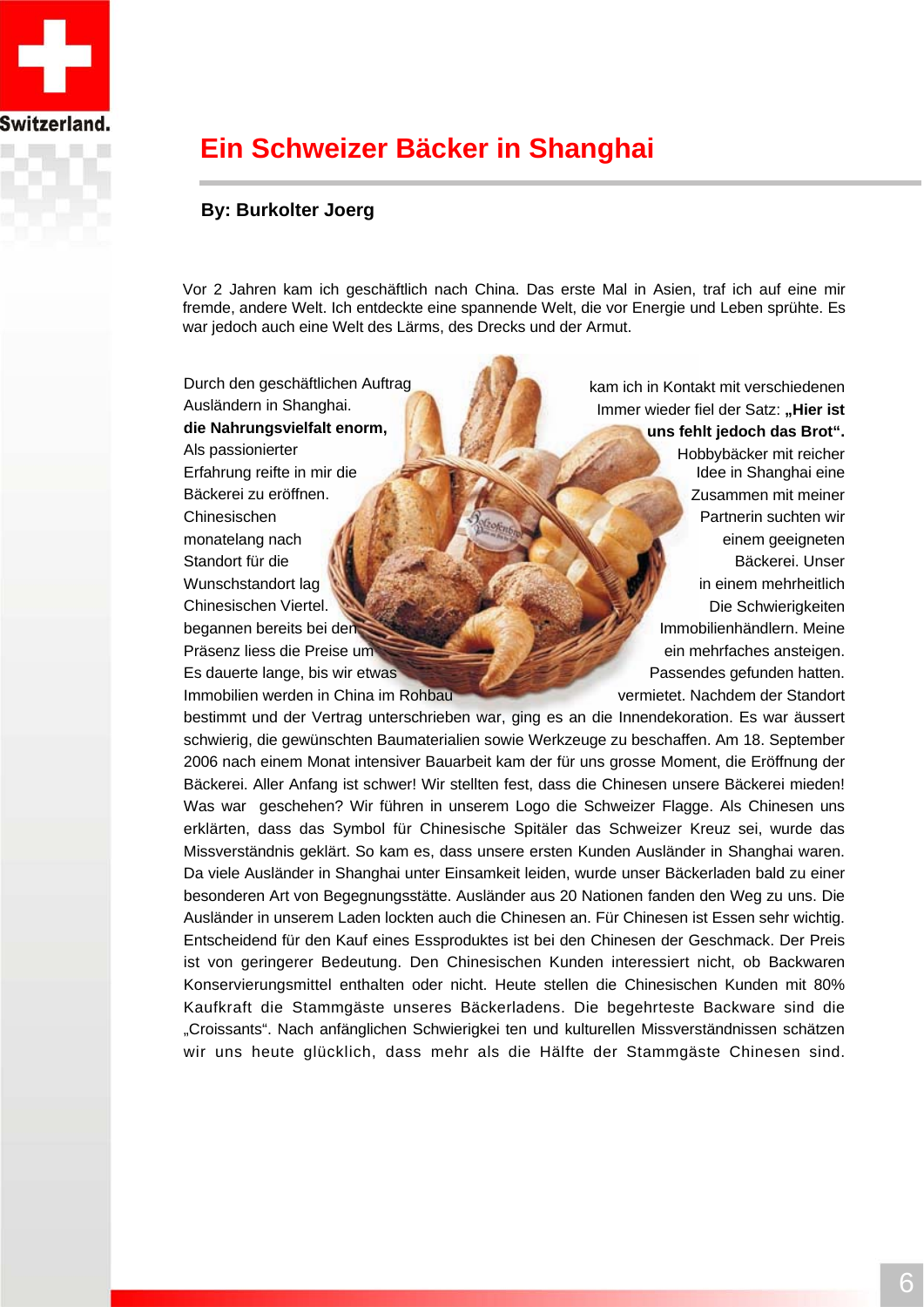

## **"Slalom Speciale tra i Giganti"**

### **By: Gianfranco Astori**

"Les Roches", un membro della Società Svizzera degli Albergatori, è operativo dal 2004 anche a Shanghai, in conformità ad un accordo (*Joint Venture*) siglato con il gruppo alberghiero Jin Jiang Hotels. All'origine dell'accordo è stato il Signor Francis CLIVAZ, fiero porta-bandiera di una tradizione alberghiera Europea arricchita dal *modus operando* Svizzero, ma anche della novità di un programma condotto interamente in lingua Inglese. Dagli anni settanta in poi, tutta la Svizzera delle scuole alberghiere d'eccellenza si è sentita interpellata dal potere ed impatto dell'Inglese, affermandosi allo stesso tempo lingua di comunicazione mondiale e veicolo trainante di nuovo contenuto operativo-manageriali e educativo; un doppio fendente inferto alla sonnecchiante tradizione alberghiera Europea. Per la piccola nazione dalle quattro lingue nazionali, il campanello d'allarme poteva solo significare l'obbligo di dover mantenere il passo.

La globalizzazione era ai propri inizi. Il successo delle catene alberghiere ha propulso nel mondo una serie di denominatori divenuti comuni per tutti: il Food and Beverage, Rooms Division, Housekeeping, Franchising, Uniform System of Accounts, Central Reservation System, Management Contracts, Gross Operating Profits, EBIT, ecc. Un'ondata di nuova cultura e linguaggio sul concetto tipicamente europeo di mantenere le tradizioni e professioni, prevalentemente applicate negli alberghi di famiglia o nei classici palazzi d'altri tempi. L'offerta di programmi delle scuole alberghiere nel mondo ha gradualmente preferito il linguaggio americano, accettando la logica dei programmi *Undergraduate* e *Graduate*, per dei *Certificates, Diploma, Higher Diploma, Associate Degree, Bachelor Degree, Post Grad, Masters* e *PhD.* 



Conseguentemente (ed inevitabilmente), il mercato della domanda internazionale per la formazione alberghiera ha percepito una superiorità (soggettiva) del *Bachelor Degree* agli equivalenti Diplomi europei valutando, tra l'altro, il valore aggiunto offerto dal sistema dei "*credits*". Anche qui, a differenza della staticità europea, sistema educativo e flessibilità americane hanno permesso l'interdipendenza tra istituti ed accelerato il flusso di studenti tra scuole ed università.

Il dilemma sofferto dalla tradizione europea della formazione alberghiera ha interpellato, negli anni ottanta, il capofila del settore: la Scuola Alberghiera di Losanna (EHL). Questo grande istituto di fama mondiale si è sentito costretto a rivedere il proprio modello, non per una questione di performance o contenuti ma bersi per una questione d'interpretazione del linguaggio. L'EHL ha nel frattempo risposto all'appello procedendo nel divenire un'HES (Haute Ecole Specialisee), proponendo un doppio programma, uno in lingua Francese ed uno in Inglese.

Oggi si fanno i conti con i paesi emergenti e con le loro culture, pronte ad accettare ma non sempre e non troppo. Si scopre ad esempio che le convivenze sono sempre difficili, che il modus vivendi ed operansi delle SOE vuol capire ma non necessariamente intendere la filosofia ed etica di riferimento del mondo occidentale, che le scuole private non sono riconosciute dai ministeri, che tutto il "software" va sottoposto a scrutinio dalle autorità competenti, che tutti i giovani seguono la tradizione di voler passare a tutti i costi, l'esame d'entrata delle università, che l'industria dei servili alberghieri ha scarsa reputazione, che nessuno parla l'Inglese, e cosi via descrivendo.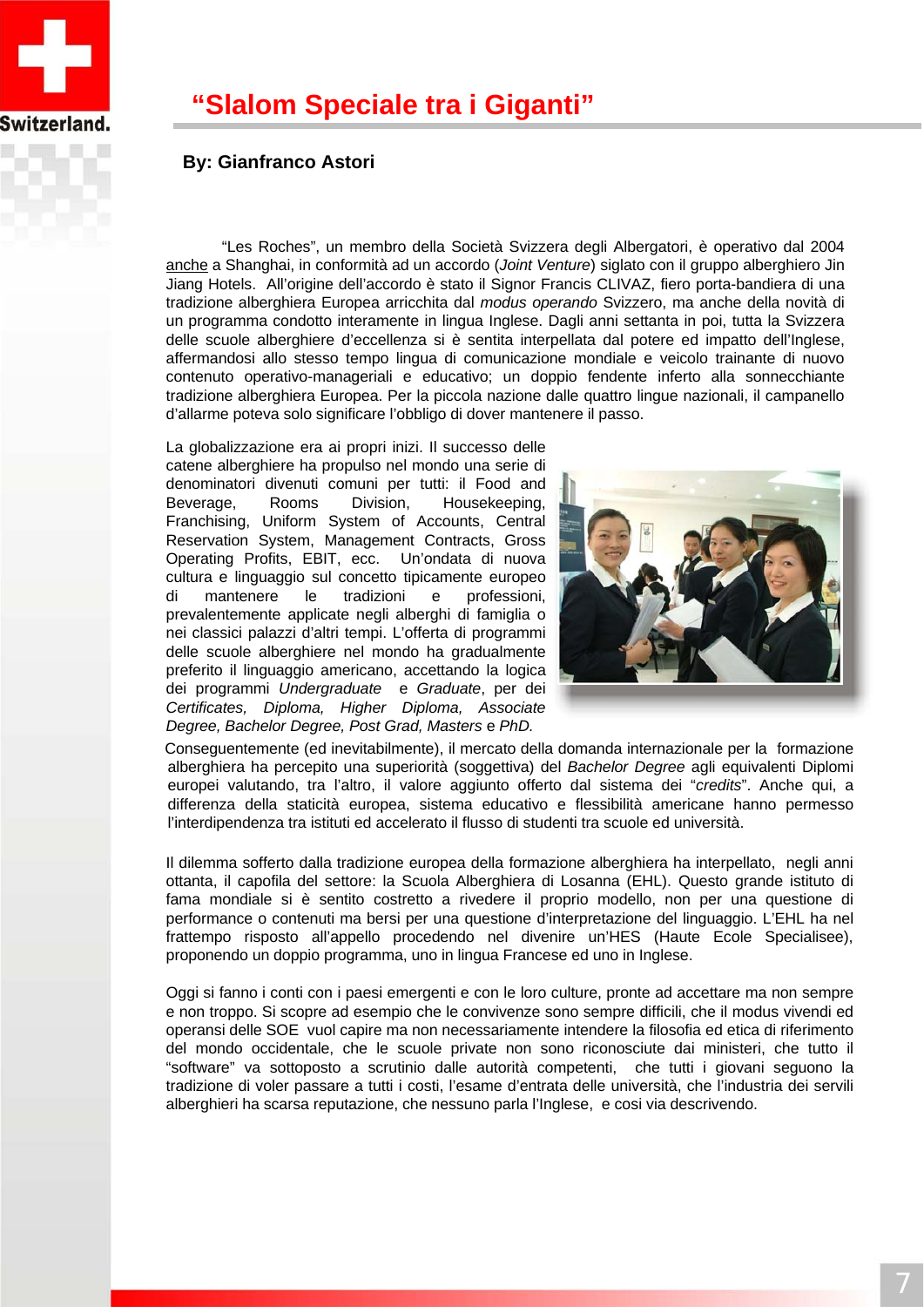

## *BIKE TO ASIA*

### **By:Jerome Bouchardy**

### **15000 KM, 3 MEN, 3 BICYCLES, 8 MONTHS… FROM GENEVA TO SHANGHAI…**

My name is Jerome Bouchardy, I am Swiss, 33 years old and I cycled all the way from Geneva to Shanghai together with my brother and a friend.

Some people said we were crazy to do that…some people said we were too courageous…others would have loved joining in.

Why doing this trip by bike ? Just because for us it was the best way to see the world moving and discover places which otherwise we would had never seen if we were by car, train or plane, but still being close to people, a sort of human distance between us and the local regions and people…

We left Geneva April 22nd 2006 and first cycled through Switzerland and Italy until Venice. We than took a boat to Croatia and cycled all along the Islands to reach Montenegro. From Montenegro we again took a boat to Greece and cycled across Greece, Turkey, Iran, Turkmenistan, Uzbekistan, Kirghizstan to finally enter China. But entering China didn't mean we had arrived, this country is so big, we still had almost half of the trip in front of us…





Shanghai

At the arrival in Shanghai December 15th 2006, it was 11 countries crossed, 8 months on the roadsa total of 9080 cycled and only 16 flat tires between the 3 of us.

It was a fantastic trip which will be for ever engraved in our minds…we thank the people who have helped making these dreams come true and say hi to the ones we met along the way.

Traveling is splendid, it must be part of life, or shouldn't life be the journey itself…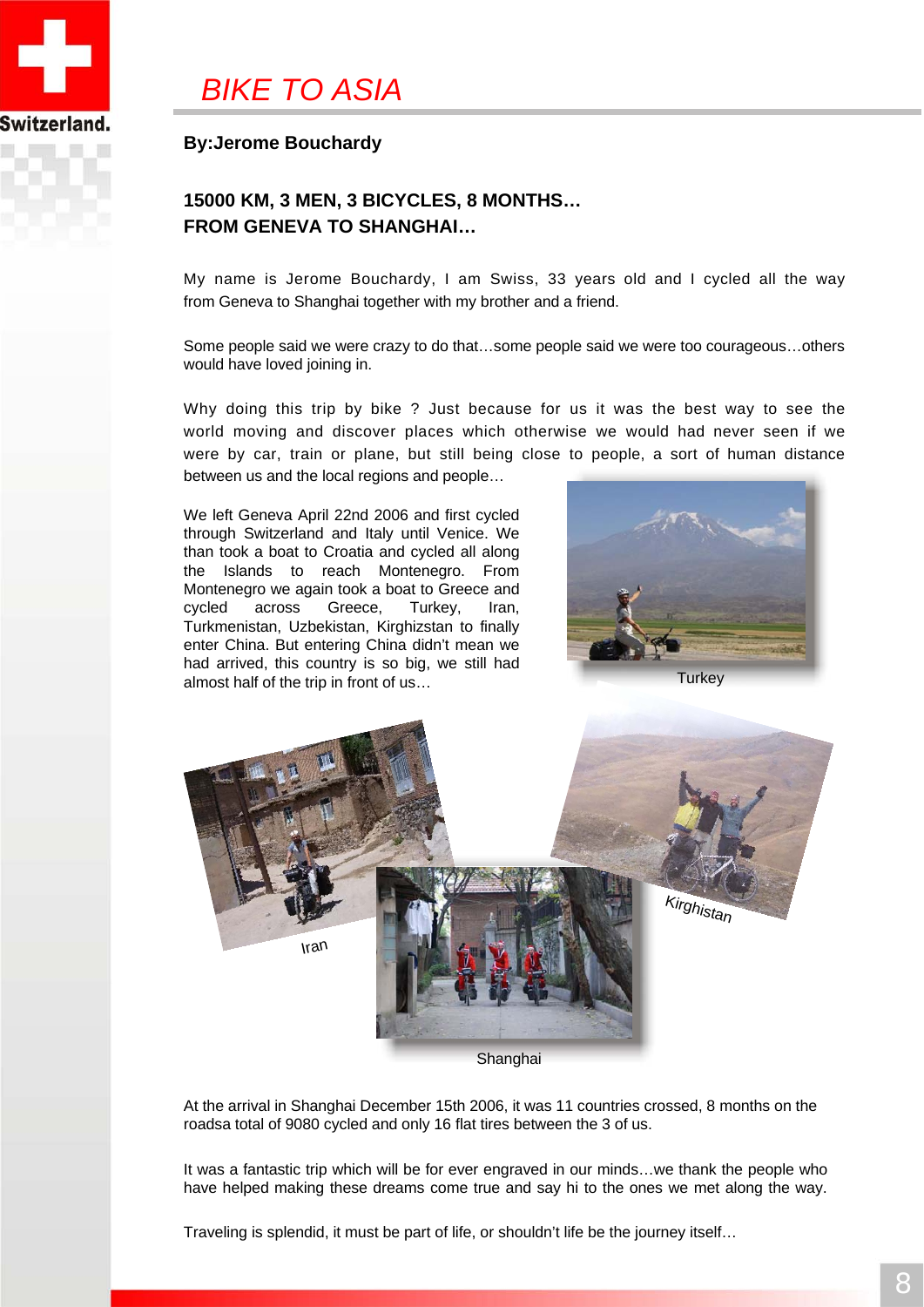



### **Jassen in Shanghai**

### **By: Ruedi Steffen**



**Preisgewinner 2006** Von links nach rechts:

Rudolf Steffen: Organisator Hong Forelli: 2. Platz in Jahresmeisterschaft 2006 Jan Forelli: Jassmeister 2006 Peter Eggli: 3. Platz in Jahresmeisterschaft 2006 Max Tschudin: Spezialpreis fuer hoechste Gesamtpunktzahl Marc Roth: Trostpreis

Jassen ist vermutlich das traditionellste Kartenspiel in der Schweiz und erfreut sich seit Jahrzehnten unveränderter Beliebtheit bei Jung und Alt, Frauen und Männern.

Seit den Neunziger-Jahren ist die "Schweizer Gemeinde" in Shanghai stetig amWachsen. Um den "Shanghai-Schweizern" ab und zu etwas "Heimeliges" zu bieten, hat der Swiss Club Shanghai vor ein paar Jahren damit begonnen, Jassabende zu organisieren. Mittlerweile sind die Jassanlässe ein fester Bestandteil des Jahresprogrammes und werden rege besucht.

Die Jass-Saison setzt sich wie folgt zusammen:

Von Januar bis Oktober findet jeweils am letzten Montagabend im Monat der so genannte "Monatsjass" statt. Wir spielen einen typischen Turniermodus mit vier Durchgängen und zu gelosten Partnern. Die Punktzahlen aller Teilnehmer werden registriert und die drei Erstplazierten erhalten kleine Preise.

Im November wird dann der "Jahresendjass" durchgeführt. Dabei wird zuerst eine normale Monatsjass-Runde gespielt. Um den "Jahres-Jassmeister" zu ermitteln, werden die Punkte von dieser Jassrunde zu den drei besten Monatsjass-Resultaten addiert. Die drei Erstplazierten werden mit echten Schweizer Kuhglocken ausgezeichnet. Zusätzlich verleihen wir auch Spezialpreise für höchste Gesamtpunktzahl, am meisten Jasspunkte sowie höchste Matchpunktzahl. Und zu guter Letzt gibt's auch noch einen Trostpreis für den/die Jasser/in am Ranglistenende. Nach all den "Jass-Strapazen" wird der Jahresendjass jeweils mit einem Raclette samt Weisswein, Schnaps und was sonst noch alles dazugehört, abgerundet.

Um das Jassen einer möglichst breiten Schicht bekannt zu machen, offerieren wir auch den Ladies' Jass sowie Jass-Lektionen für Anfänger.

Interessierte können sich jederzeit beim Swiss Club Shanghai über die aktuellen Jassangebote erkundigen http://www.swissclubshanghai.com/events\_jass.html

Ich bin überzeugt, dass Jassen in Shanghai auch in Zukunft seine Beliebtheit beibehalten wird und freue mich schon auf den nächsten Anlass.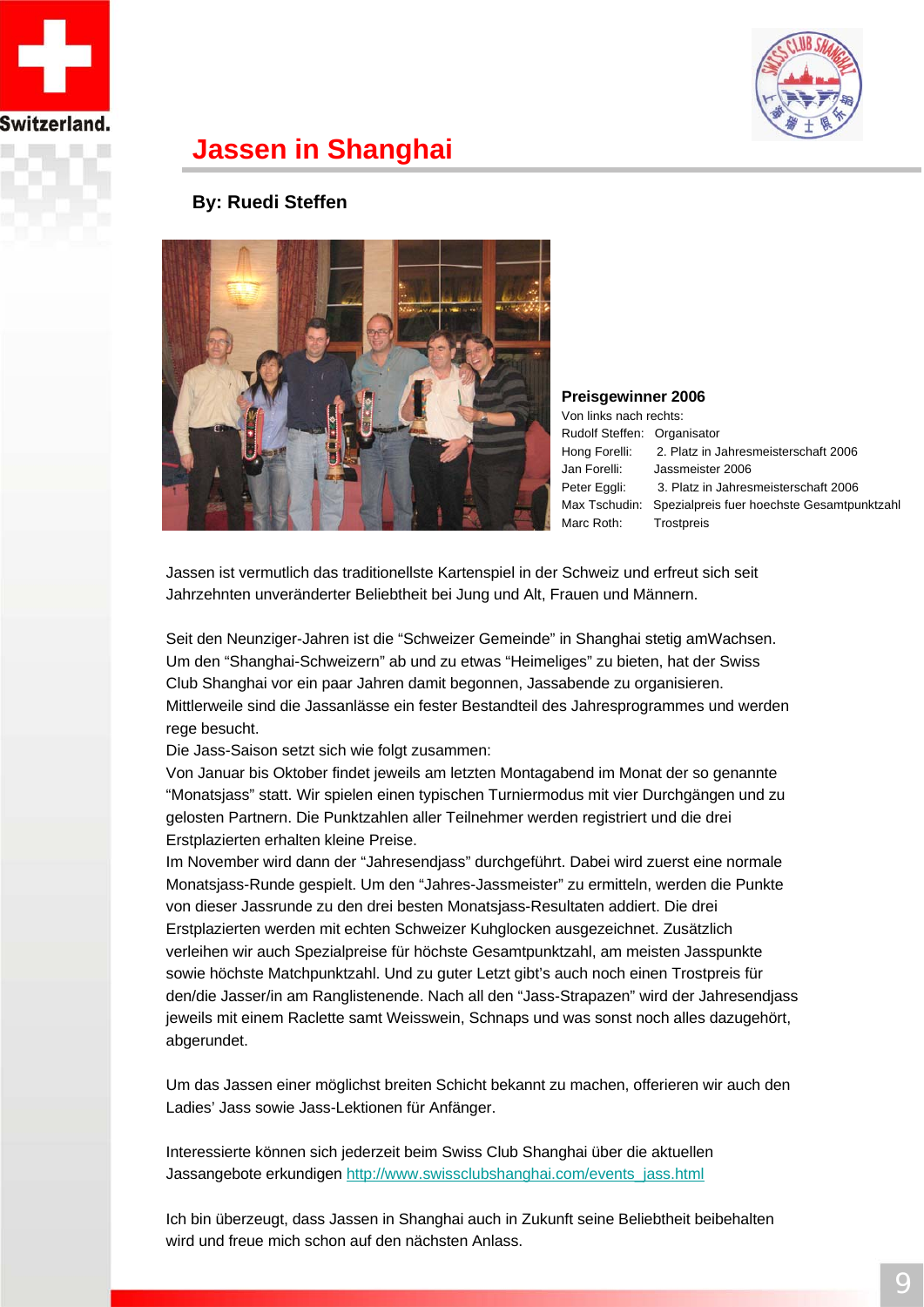



### **The rediscovery of Swissness with Chineseness**

*In a recent gathering of a group of general managers with Chinese origin running Swiss companies in Shanghai, with the presence of Mr. William Frei, the Consul General and Mr. Christian Gürtler, the President of SwissCham Shanghai, Swissness, the traditional Swiss trustworthiness, was rediscovered with a Chinese perceptive.* 

Swissness has been long standing for high precision, top quality and best-in-class technology, with local roots and global awareness. However, it also could imply "expensive" and "conservative" in the Chinese eyes. Label Swissness and practise locally will be the key for success. High quality and reliable service is the time-honoured value of Swiss flag, while tailormade products, adaptation and flexibility add new dynamics to Swissness. "Products of my company is labelled with: *Swiss Product Made in China* and my workers are proud when put the sign on every piece!"

Thus the Swissness meets the Chineseness. But where lie the differences? • Chinese people are generally reserved and reluctant to express their opinions publicly. A "yes" in China means "I heard" whereas in Europe means "I agree"

• Sometimes people back at HQs are "arrogant": they come twice or 3 times to China for a week and think they know all about China. Complex and time-consuming paperwork is requested forward and backward before decision-making. But market situation is fast changing all the time.

• Chinese are more loyal to the superiors, while Swiss people are more loyal to the company

• Language related misunderstanding may happen in a Swiss invested company when English is used as the working language

• Local managers tend to be quantity-oriented while HQ focuses more on quality

• Chinese people are afraid of losing face and prefer harmonious and indirect communication, criticism should be delivered as from a friend in the form of "help" instead of "hurt"

• Chinese employees can be motivated by other things rather than money, such as career development, affectionate attachment, etc.

Of course, situation differs, with different size and structure of the companies, as well as different length of operation in China. But the rising importance of the culture gap is generally recognised by the managers, particularly in the Shanghai region, as "westernization" sometimes blurs the differences.

Cedes Kuk

Mrs. Jin Li Mrs. 1997 - Mr. David Kuo Meyer Burger Mettler Toledo

Mr. Jason Zheng Mrs. Sandy Zhang